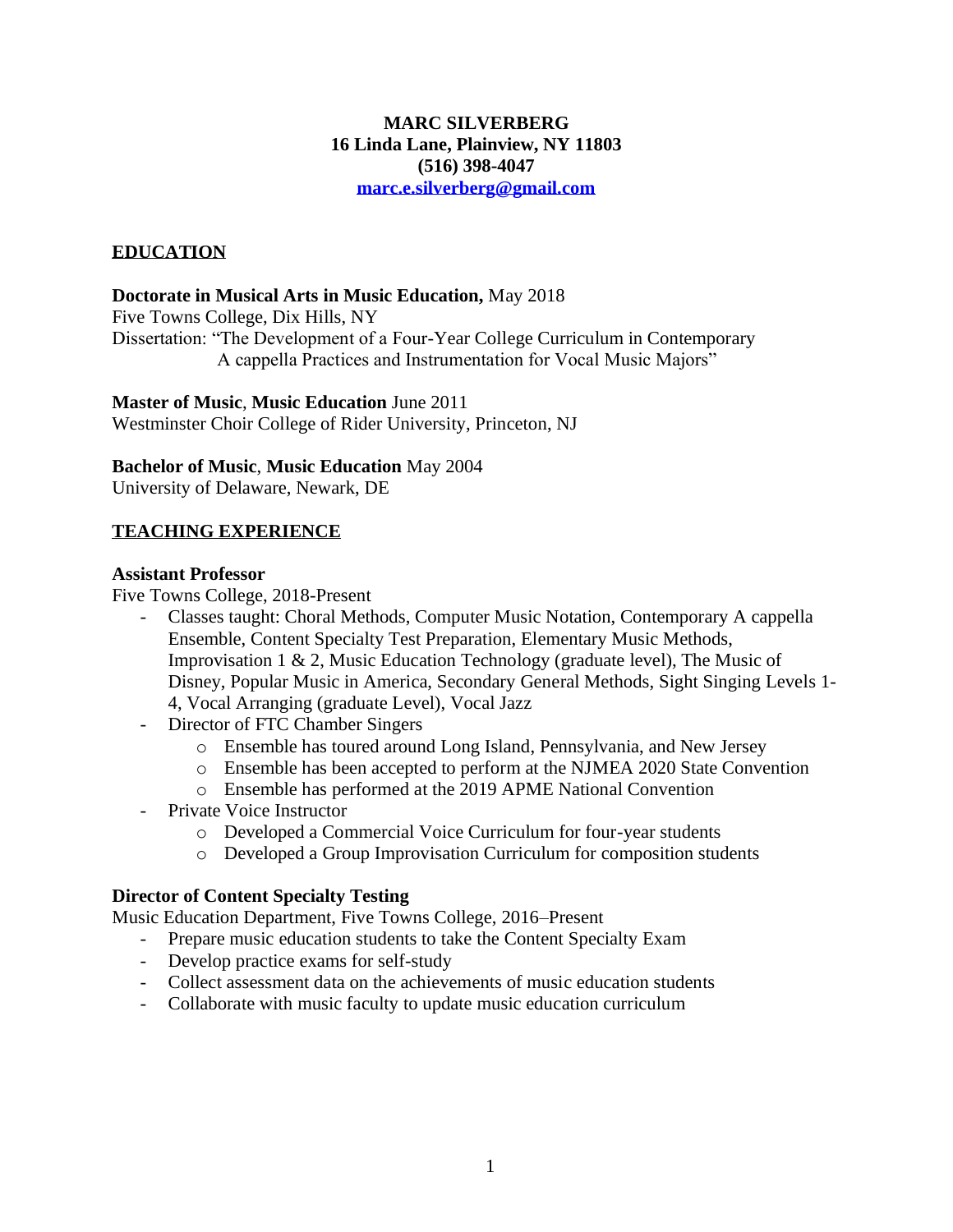## **Adjunct Professor/Assistant Conductor**

Music Education Department, Five Towns College, 2011–2017

- Classes taught include: Choral Conducting, Choral Methods, Computer Music Notation, Contemporary A cappella Ensemble, Elementary Music Methods, Improvisation 1, Improvisation 2, Mixed Chorus, Popular Music in America, Secondary General Methods, Sight Singing Levels 1–4, Vocal Improvisation, Vocal Jazz

# **Choral Director**

Bethpage High School, Bethpage, NY, 2009–2011 Bayside High School, Bayside, NY, 2008–2009 Rising Sun High School, Rising Sun, MD, 2004–2006

# **Voice Teacher**

Private instruction, 2004–Present

# **Graduate Assistant and Lecturer**

Westminster Choir College of Rider University, 2007–2008

 - Classes taught include: Critical Pedagogy for Music Education, Masters Singers, Williamson Voices

# **ADMINISTRATIVE EXPERIENCE**

## **Director of Vocal Music**

Five Towns College, 2018-Present

- Oversee the operation and organization of vocal ensembles
- Manage and supervise the progress of private vocal students
- Administer vocal classes and vocal methods classes
- Collaborate with music faculty to update music education curriculum

#### **Volunteer Coordinator**

Singstrong A cappella Festival, 2016–Present

- Organize and manage volunteer schedules
- Oversee all volunteer activities during festivals

# **Director of Education**

Contemporary A Cappella Society of America, 2013–2016

- Developed new educational programs such as "CASAcademy" and "A cappella 101"
- Organized and managed educational classes during CASA-sponsored festivals

#### **Organizer**

Fall and Spring Vocal Jazz Tours of Local High Schools, Five Towns College, 2011–2013

# **Chairperson**

NYSSMA All County Division 4, Nassau County, NY, 2010–2012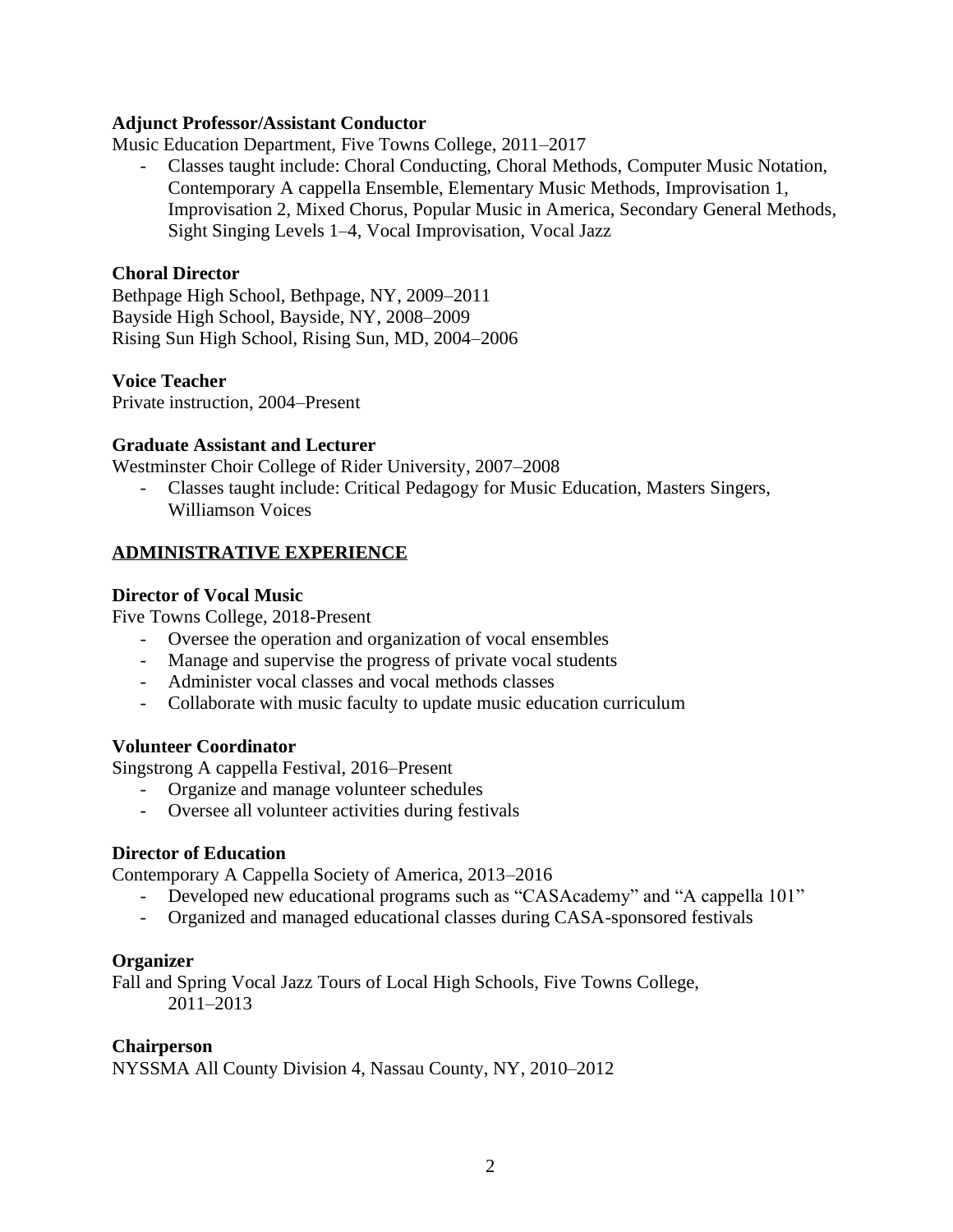## **RELATED TEACHING EXPERIENCE**

- **Director**, Professional A cappella Group, "Satellite Lane," 2012–Present
- **Clinician**, NYSSMA PEAK 4th Grade Music Festival, 2015–Present
- **Clinician,** Modern Band Summit, July 2018-2019
- **Clinician**, Association of Popular Music Education Conference, "How to Improvise a Popular Song," June 2017
- **Clinician**, Kettering A Cappella Festival, "How to Compete in a Riff-Off," 2014–2017
- **Clinician**, National A cappella Convention, "Creative Vocal Lab," 2015–2017
- **Clinician**, Contemporary A cappella Society of American Festivals, "How to Compete in a Riff-Off," 2013–2017
- **Clinician**, American Choral Director Association's New York State Convention, "How to Improvise With Your Choir," 2016
- **Co-Teacher**, American Music and Dramatic Academy, Contemporary Voice Summer Program, 2014–2016
- **Co-Teacher**, SUNY Purchase, Continuing Education Program, 2014–2016
- **Participating Educator**, **"**Total Vocal A cappella," Carnegie Hall, 2015
- **Clinician**, NYSSMA All-State Festival, "How to Improvise With Your Choir," 2015
- **Choral Director**, Plainview High School Drama Cadets, 2009–2014
- **Clinician**, American Choral Director Association's National Convention, "How to Improvise With Your Choir in Ten Easy Steps," 2013
- **Producer**, *Sing. Repeat.* A cappella CD. Bethpage High School, 2011
- **Participating Educator and Organizer**, Metropolitan Opera in Schools, Bethpage High School, 2010–2011
- **Arranger, Conductor, Founder**, High School Show Choir, Bethpage High School, Bethpage, NY, 2009
- **Director**, *My Fair Lady*, The Stage Theatre, Merrick, NY, 2009
- **Peer Tutor**, Post Tonal Theory, Westminster Choir College of Rider University, 2007–2008
- **Arranger, Conductor, Founder**, High School A cappella Choir, Rising Sun High School, Rising Sun, MD, 2005–2006
- **Vocal Director**, Rising Sun High School Drama Program, 2004–2006
- **Clinician and Conductor**, Governor's School Summer Workshop for Advanced Musicians, University of Delaware, Newark, DE, 2005
- **Assistant Director, Director, Musical Conductor**, Harrington Theatre Arts Company, University of Delaware, Newark, DE, 2003–2006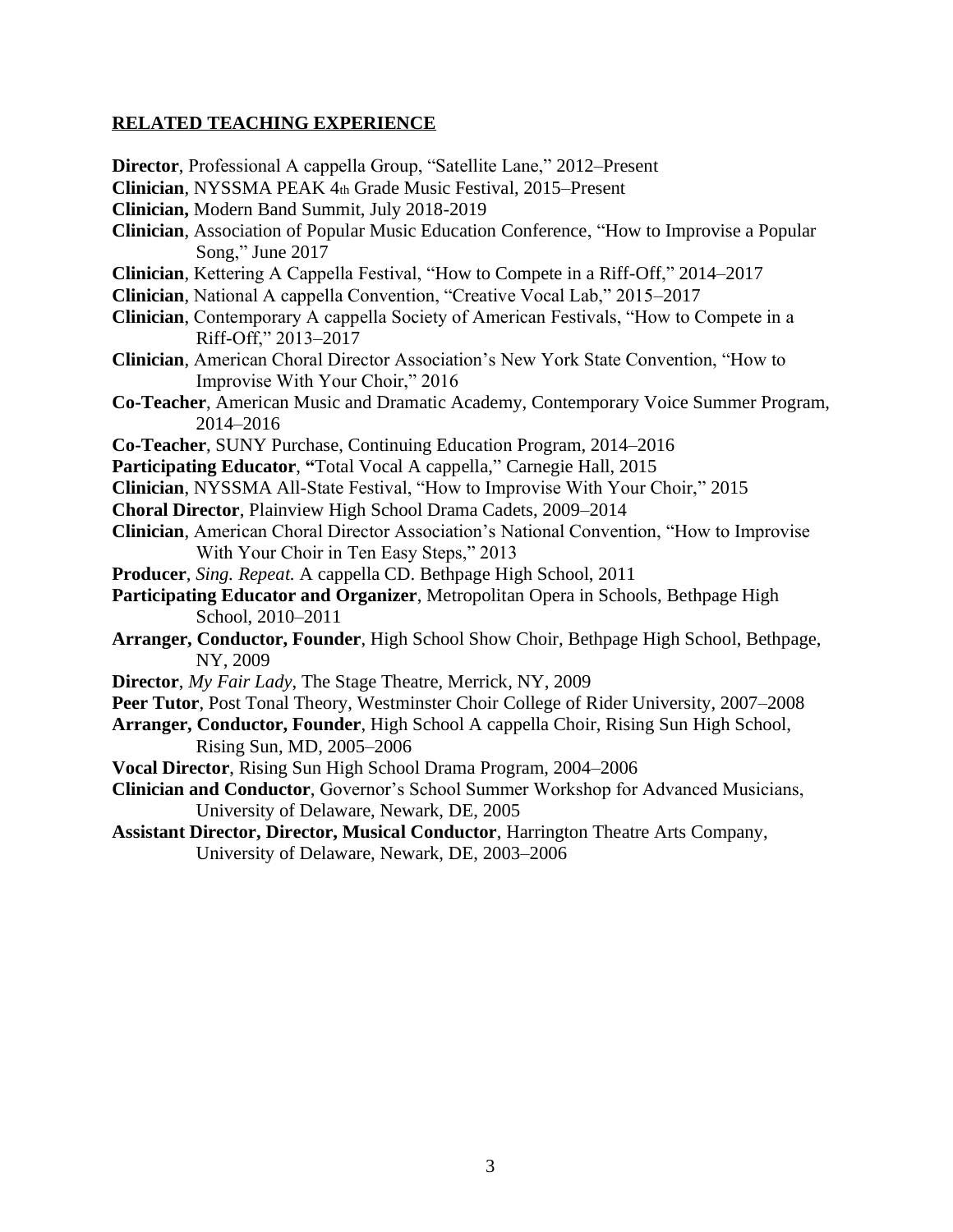## **PERFORMANCE EXPERIENCE**

**Recording Artist and Solo Artist**, "Docacappella," 2011–Present

**Featured Performer**, American Choral Director Association's New York State Convention, "Quintet," 2016

**Manager/Baritone**, Quintet Vocal Jazz Group, 2014–2016

**Participant**, Harmony Sweepstakes Festival, 2013–2016

**Member**, Five Towns Vocal Jazz Ensemble, 2011–2017

**Member**, Symphonic Choir, Westminster Choir College of Rider University, 2006–2008

- **Composer and Performer**, "Deaftones" A cappella Group, Westminster Choir College of Rider University, 2006–2008.
- **Graduate Assistant and Member**, "Williamson Voices," Westminster Choir College of Rider University, 2006–2008. Dr. James Jordan, conductor.
- **Featured Soloist and Member**, "University of Delaware Chorale," University of Delaware, 2000–2005. Dr. Paul Head, conductor.

# **STAGE ROLES**

**Benny the Banker**, *He's Not Himself*, Off-Broadway Theatre Festival, Manhattan, NY, 2011–2012

**Priest**, *Tess*, Off-Broadway Theatre Festival, Manhattan, NY, 2010

**Fred Graham**, *Kiss Me Kate*, The Stage in Merrick, Merrick, NY, 2009

**Harold Hill**, *The Music Man*, Westminster Choir College, Princeton, NJ, 2007

**Baritone**, *Eight Songs for a Mad King*, University of Delaware, Newark, DE, 2004

**Figaro**, *The Marriage of Figaro*, University of Delaware, Newark, DE, 2003

# **PROFESSIONAL ORGANIZATIONS AND AFFILIATIONS**

**Member**, Association for Popular Music Education, 2016–Present **Assistant Musical Director,** *A cappella the Musical*, New York Music Theatre Festival, 2015 **Producer, Writer**, Next Link Project, New York Music Theatre Festival, 2012. Original musical was produced by Broadway directors and producers. **Producer, Writer**, Planet Connections Off-Broadway Theatre Festival, 2011 **Fraternal Education Officer and Vice President**, Phi Mu Alpha National Music Fraternity, 2007–2008 **Participant**, Steve Zegree Vocal Jazz Workshop, 2008 **Participant**, "Western Wind A cappella Workshop," 2005 **Participant**, "Spontaneous Inventions" conducted by Bobby McFerrin, 2004 **Member**, American Choral Director's Association, 2000–Present **Member**, College Music Society, 2006–Present **Member**, National Association for Music Education, 2000–Present **Member**, Golden Key National Honor Society, 2004–Present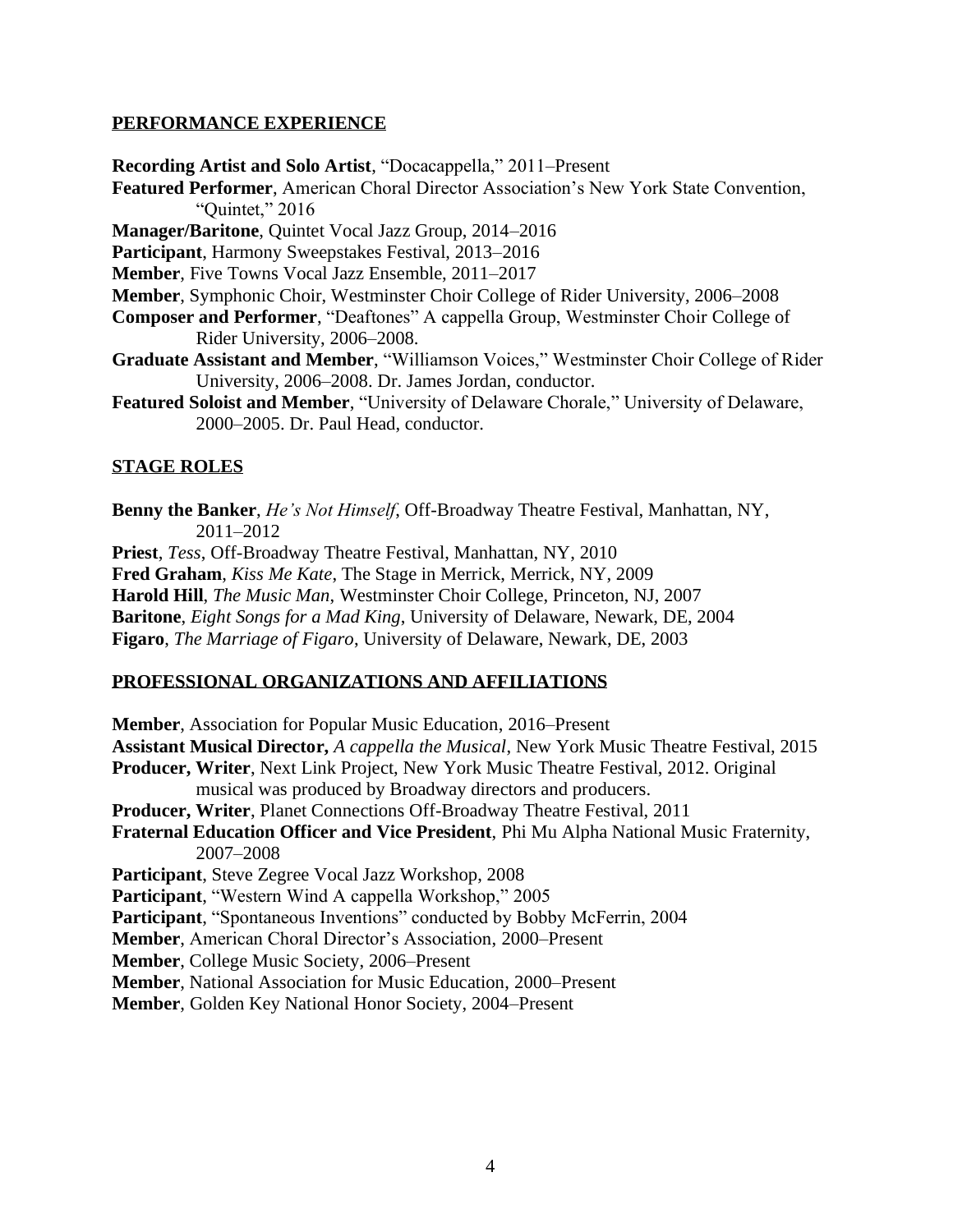# **RECOGNITIONS AND AWARDS**

**Runner Up,** "Best Solo Performance," Contemporary A cappella Recording Awards, 2019 **Best A cappella Arrangement,** Varsity Vocals Aca-Open, New York, 2018 **Best Original Song,** Harmony Sweepstakes Festival, New York Region, 2018 **Nominee**, "Best Humor Record," Contemporary A cappella Recording Awards, 2016–2017 **Nominee**, "Best Jazz Record," Contemporary A cappella Recording Awards, 2016 **Best A cappella Arrangement**, Harmony Sweepstakes Festival, Boston Region, 2016 **Audience Favorite** and **Best A cappella Arrangement**, Harmony Sweepstakes Festival, New York Region, 2013

**Named to list of "Top 100 Influential A cappella People**," Acappellablog.com, 2012 **Best Supporting Actor in a Musical**, Planet Connections Off Broadway Theater Festivity, New York, New York, 2011

**Gold Medalist**, NYSSMA-Level VI, during first year of teaching at Bayside High School, 2004

**Grace F and Theodore Berger Scholarship**, Top Music Student of the Year, University of Delaware, 2004

**New York State Council of Administrators of Music Education Leadership Award**, Plainview-Kennedy High School, 2000

# **RELATED SKILLS AND ACCOMPLISHMENTS**

**Co-Author,** Teaching Music Through Performance in A cappella, GIA Publications, Release Date Spring 2020

**Author**, "The Quest for The A cappella Major" blog. 2012-Present

**Online Contributor**, FloVoice, 2017–2018

**Musical Technology**: Proficiency with Ableton Live 10, Audacity, Audio Mixing Techniques, Finale 2017, Garage Band, Live Looping Stations, Live Sound, Melodyne 4, Multitrack Recorders, Protools 12, Sibelius Ultimate

**Non-Musical Technology**: Proficiency with Adobe Animate CC, Doodly, DMX Lighting, E- Portfolios, Final Cut X, iMovie, Wix.Com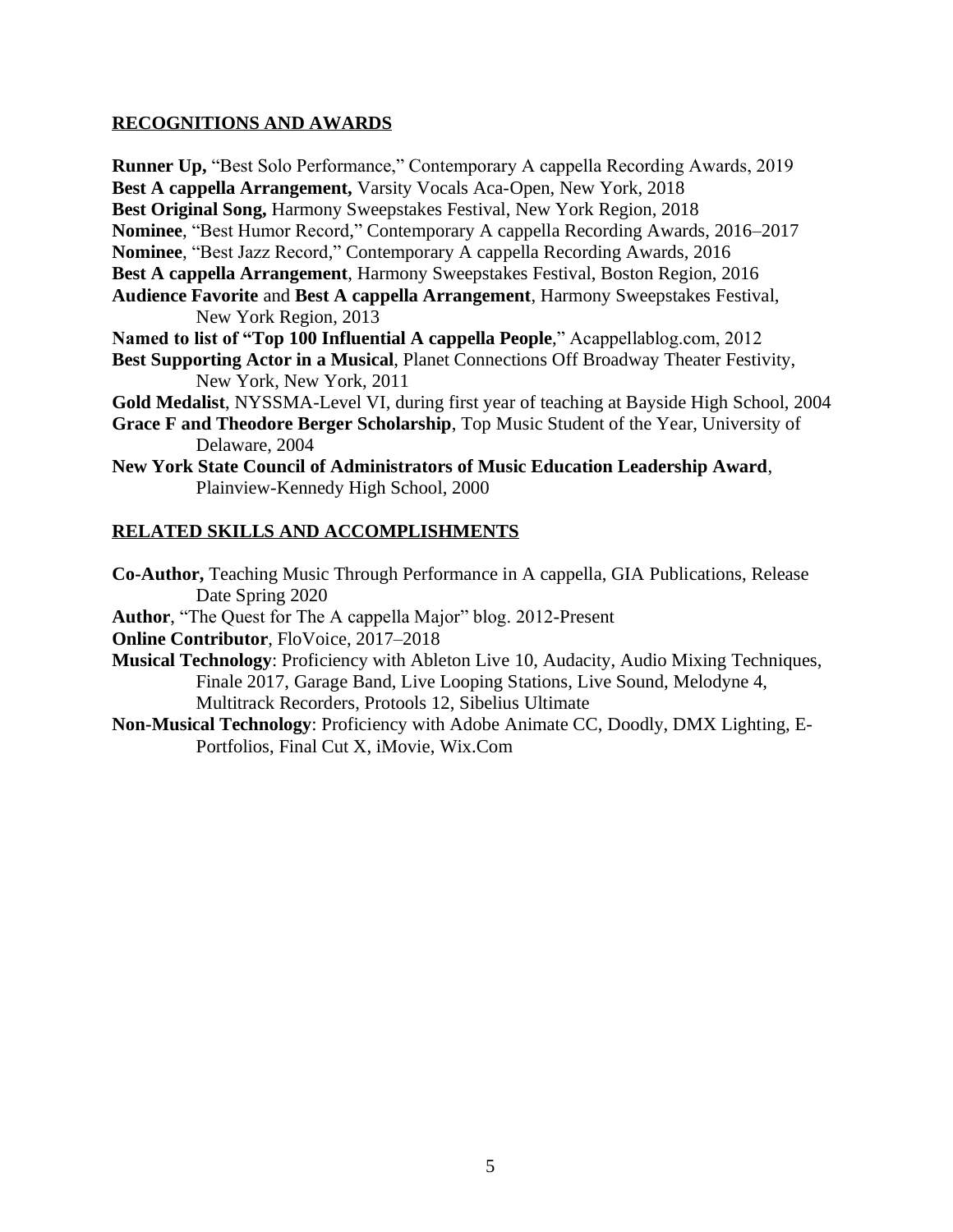## **REFERENCES**

#### **William Fortgang**

Former Director of Music Education Five Towns College 305 North Service Road, Dix Hills, NY 11746 (631) 656-2172 William.Fortgang@ftc.edu

## **Stephen Gleason**

Adjunct Faculty University of Miami, Frost School of Music 465 Brickell Avenue, Unit 1904, Miami, FL 33131 (646) 872-3254 sjgnewyork@me.com

# **Evan Feist**

Flovoice Content Producer 25-78 35th Street, Astoria, NY 11103 (516) 835-5536 Evanfeist@gmail.com

## **Andrew Fox**

Contemporary Voice Summer Program Director American Musical and Dramatic Academy 1014 Fulton Street, Apt. 3, Brooklyn, NY 11238 (818) 730-9586 Andrewfoxmusic@gmail.com